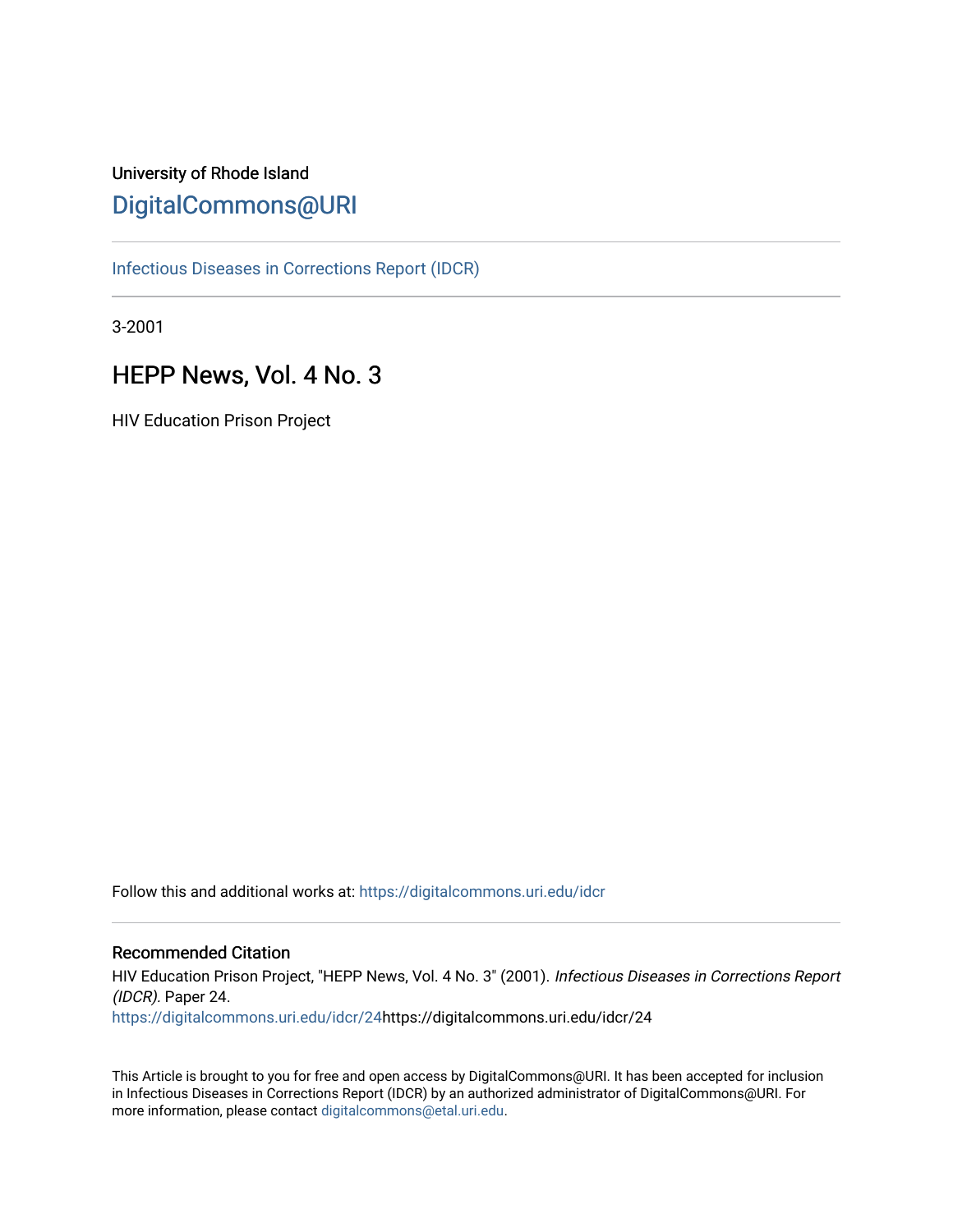

Sponsored by the Brown Medical School Office of Continuing Medical Education and the Brown University AIDS Program.

# **ABOUT HEPP TB and the HIV-Positive Prisoner**

*HEPP News, a forum for correctional problem solving, targets correctional administrators and HIV/AIDS care providers including physicians, nurses, outreach workers, and case managers. Published monthly and distributed by fax, HEPP News provides up-to-the-moment information on HIV treatment, efficient approaches to administering HIV treatment in the correctional environment, national and international news related to HIV in prisons and jails, and changes in correctional care that impact HIV treatment. Continuing Medical Education credits are provided by the Brown University Office of Continuing Medical Education to physicians who accurately respond to the questions on the last page of the newsletter.* 

### **EDITORS Anne S. De Groot, M.D.**

*Director, TB/HIV Research Lab, Brown Medical School*

**Frederick L. Altice, M.D.** *Director, HIV in Prisons Program, Yale University AIDS Program*

**Joseph Bick, M.D.** *Director, HIV Treatment Services, California Medical Facility, California Department of Corrections*

**Faculty Disclosure**  In accordance with the Accreditation Council for Continuing Medical Education Standards for Commercial Support, the faculty for this activity have been asked to complete Conflict of Interest Disclosure forms. Disclosures are listed at the end of articles. All of the individual medications discussed in this newsletter are approved for treatment of HIV unless otherwise indicated. For the treatment of HIV infection, many physicians opt to use combination antiretroviral therapy which is not addressed by the FDA.

*HEPP News is grateful for the support of Abbott Laboratories, Agouron Pharmaceuticals, Boehringer-Ingelheim/ Roxane Laboratories, Dupont, Merck & Co. and Roche Pharmaceuticals through unrestricted educational grants.*

**Rachel Maddow\*^, Andrew Vernon, MD, MHS\*\*^, Carol J. Pozsik, RN, MPH\*\*\*^**

There is a perilous synergy between HIV and tuberculosis in correctional facilities. Prisoners, who have long been known to have disproportionately high rates of diagnosed TB disease and TB infection,<sup>1</sup> (See Figure 1) also have more than 5 times the general population's rate of AIDS, and between 4 and 10 times the general population's rate of HIV infection.2 Crowding, poor ventilation, the high prevalence of HIV among prisoners, and the higher prevalence of TB in the communities from which prisoners are disproportionately drawn can make correctional facilities key sites of amplification for TB transmission. This article will review the interactions between HIV and TB in correctional settings, describe a recent outbreak of TB in a facility where HIV-infected inmates are segregated, and address the treatment of TB in HIVinfected individuals.

### **The Broad River Outbreak**

During the Spring of 2000, South Carolina reported a significant TB outbreak among HIVpositive prisoners.3 Contemporaneously, the Institute of Medicine released a report on the lamentable state of TB eradication, $4$  and the CDC released updated guidelines for simultaneous treatment of HIV and TB<sup>5</sup> and new guidance on targeted screening and treatment of latent TB infection.<sup>6</sup> The South Carolina outbreak serves as a compelling reminder that this emphasis on guidelines and standards for TB in prisons and jails is well justified.

In August 1999, two men who had been housed on the HIV-segregation unit in the Broad River Men's Correctional Institution in Columbia, South Carolina were diagnosed with sputum smear-positive pulmonary tuberculosis.<sup>7</sup> The first patient had a previously documented tuberculin skin test reaction of 15 mm in 1984 and two subsequent incomplete attempts at isoniazid prophylaxis. Six weeks before his TB diagnosis, in July 1999, he was admitted to a community hospital with fever, abdominal pain, and cough. The patient's chest radiograph was normal and, despite existing guidelines for the treatment of HIV-infected, PPD positive individuals (See HEPP News March 2000, and Prevention and Treatment of Tuberculosis Among Patients Infected with Human Immunodeficiency Virus: Principles of Therapy **Figure 1. Prisoners among US TB cases and US residents, 1999. In 1999, prisoners made up 0.73% of US residents, but they made up 3.3% of all US TB cases.**



and Revised Recommendations, MMWR 1998; 47(No. RR-20):1-58), no sputum specimens were obtained for AFB smear and culture. He was not placed in respiratory isolation and was returned to the prison. Six weeks later, in mid-August, the patient returned to the community hospital, where he was diagnosed with active TB. Later that month, South Carolina Department of Corrections (DOC) staff learned that another prisoner who had been released from the same HIV-segregation unit in July 1999 had been diagnosed with active TB.<sup>8</sup>

The SC DOC and the state's Department of Health and Environmental Control initiated a contact investigation, and invited collaboration from the Centers for Disease Control and Prevention. Contact investigators tracked down current prisoners who had come into contact with the source case-patient (he had participated in congregate religious activity, including bible study),  $9$  as well as more than 100 prisoners who had lived in the source-case patient's dormitory but had since been released into the community. By the time CDC reported on the investigation in November 2000,10 over 320 current or former inmates from the HIV-segregation unit were found to have been exposed to MTB and 31 were diagnosed with TB disease. *Continued on page 2*

| WHAT'S | <b>INSIDE</b> |
|--------|---------------|
|        |               |
|        |               |
|        |               |
|        |               |

Brown Medical School | Providence, RI 02906 | 401.863.2180 | fax: 401.863.1243 | www.hivcorrections.org *If you have any problems with this fax transmission please call 800.748.4336 or e-mail us at HEPP@corrections.net*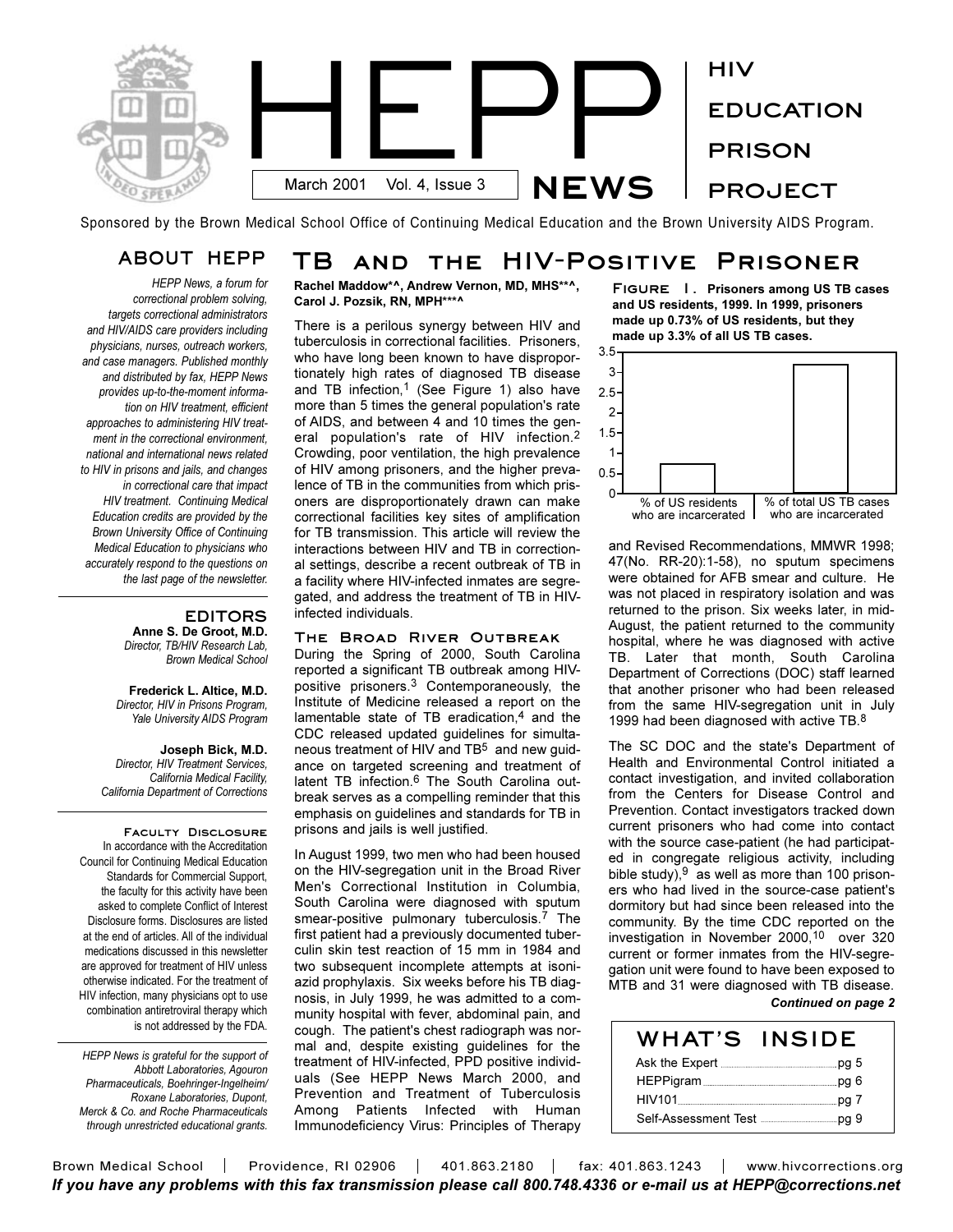### **TB and the HIV-Positive Prisoner...** *(continued from page 1)*

In addition, a medical student who had examined the initial source case-patient in the community hospital in July developed cavitary TB. Notably, IS6110-based DNA fingerprints of all 20 available outbreakassociated M. tuberculosis isolates were identical.11

#### **Repeating History**

Although the South Carolina outbreak was due to a drug-susceptible strain of TB, it was a reminder of the deadly 1990-1991 outbreak of multi-drug-resistant TB in New York prisons and jails.<sup>12</sup> Of the 39 New York inmates identified with MDR-TB, 38 were HIV-positive.<sup>13</sup> As an airborne infection, TB presents one of the most immediate health threats not only to prisoners, but also to correctional staff, health care providers, visitors, and others who come in close contact with TB patients.

The single most potent factor affecting the risk of progression from latent TB infection to active TB disease is HIV coinfection.<sup>14</sup> It is often more difficult to detect active TB in persons with HIV/AIDS because they may not respond to the tuberculin skin test, and they may present atypical or negative findings on chest x-ray.<sup>15</sup> Furthermore, significant drug interactions may complicate the concurrent treatment of HIV and TB.16 In short, HIV increases the risk of progression from TB infection to disease, makes screening for TB more difficult, and complicates the treatment of TB. (Refer to HEPPigram on page 6.)

For New York State, the 1990-1991 outbreak was a catalyst for overhauling the DOC's anti-TB efforts. TB protocols were modified to reflect heightened levels of scrutiny for HIV-infected individuals who might be harboring TB. Stepped-up monitoring and treatment resulted in a 73% decrease in the NYDOC's TB incidence rate (per 100,000 population) from 225 in 1991 to 61 in 1997.17

### **Think TB! Screening and Treating prisoners**

As recommended by the National Commission for Correctional Health Care, all prisoners should receive tuberculosis symptom screening on intake; anyone with TB symptoms (chronic productive cough, fever, weight loss, night sweats) should immediately be moved to a negative pressure respiratory isolation room and evaluated for TB disease. Tuberculin skin tests (TST) should be administered to all prisoners who have not had a previous documented positive skin test result. A TST reaction (induration at 48-72 hours) of greater than 10mm should be taken as indicative of TB infection in HIV-negative prisoners; however, in HIV-infected individ-

**Table 1. Treating Latent TB Infection in HIV-Positive Patients\***

| <b>DRUG</b>                                                            | <b>REGIMEN</b>                 | <b>DOSAGE</b>                                                     | <b>CRITERIA FOR COMPLETION</b>                                        |
|------------------------------------------------------------------------|--------------------------------|-------------------------------------------------------------------|-----------------------------------------------------------------------|
| <b>INH</b><br>isoniazid                                                | Daily for 9 months             | 5 mg/kg (adults) up to<br>300 mg                                  | $= 270$ doses w/in 12 mos                                             |
| INH.<br>isoniazid                                                      | $2 \times$ / week<br>for 9 mos | 15 mg/kg (adults) up to<br>900 mg                                 | $= 76$ doses w/in 12 mos<br><b>DOT MUST BE USED**</b>                 |
| <b>RIF</b><br>rifampin<br>$\ddot{}$<br><b>PZA</b><br>pyrazin-<br>amide | Daily for 2 months             | RIF 10 mg/kg (adults)<br>(600mg) PZA 15-20<br>mg/kg (adults) (2g) | Alternate regimen for HIV+<br>(and HIV-) adults<br>DOT MUST BE USED** |

*\*adapted from the New Jersey Medical School National TB Center (NTBC) pocket guide. To obtain call 973-972-3270.* 

*\*\* DOT is always preferred in prison and jail settings. With 2x weekly dosings DOT must be used.*

uals and in recent contacts of an active case, the threshold is only 5mm. Any patient whose TST indicates TB infection, and all HIV-positive patients, should receive a chest x-ray. It should be noted that TST may fail to identify TB infection in high-risk patients including prisoners.<sup>18</sup> TB control officers may consider using on-site chest radiography to screen all prisoners at entry (see HEPP News March 2000). HIV-positive patients with TB may be unresponsive to  $TST^{19}$  - and even chest xrays may fail to demonstrate abnormalities in HIV-positive patients with TB disease. It is therefore recommended that any HIVpositive patient with respiratory symptoms undergo a sputum analysis in addition to a chest x-ray.

Prisoners with documented latent TB infection (LTBI) should complete a course of treatment.20 Several regimens are currently recommended; for HIV-positive patients not taking HAART, guidelines for treating latent TB infection are substantially similar to those for persons who are HIV-negative (see Table 1).

Those with a positive TST who cannot complete treatment for latent TB infection (LTBI) should receive regular screening for TB symptoms (South Carolina's TB Control Division recommends quarterly screening); any such patient with significant immune suppression should be scrutinized for TB symptoms even more frequently. Prisoners who clear the initial TB intake screening should be evaluated at least yearly for TST conversion, and more frequently if there is evidence of recent transmission of TB in the facility or if prisoners with HIV are housed together.<sup>21</sup>

#### **Treating Active TB in the HIV-Positive Patient**

HIV-positive persons with active TB are always candidates for HAART (if not already on HAART) since active TB infection is itself an AIDS-defining illness. While it may sometimes be feasible to delay HAART treatment in order to start treatment for TB disease, the converse is not

true: there is no clinical justification for delaying the treatment of active TB.

The complicated nature of coadministering treatment for active TB and HAART is due to the fact that the rifamycin drugs used to treat TB (usually rifampin or rifabutin) stimulate the same liver enzyme systems (CYP450) that process protease inhibitors (PIs) and non-nucleoside reverse transcriptase inhibitors (NNRTIs).22 Non-rifamycin TB drugs (such as isoniazid) do not generally interact with HAART medications. However, treatment of active TB in HIVpositive persons using regimens lacking a rifamycin is regarded as sub-optimal and is not recommended.23 CDC guidelines for the concurrent treatment of HIV and TB were updated in March 2000.<sup>24</sup> Previous guidelines had advised that rifampin not be administered to an HIV-positive patient taking any PI or NNRTI, but the update advises that rifampin can probably be co-administered with these three HAART regimens: *(1) when HAART includes the NNRTI efavirenz and two NRTIs.*

*(2) when HAART includes ritonavir and one or more NRTIs, and*

*(3) when HAART includes a combination of ritonavir and saquinavir (either hard gel or soft gel)*.

(Data were also presented at the 8th Retroviruses Conference in Chicago in February suggesting that it may be necessary to increase efavirenz dosage to 800 mg/qd when used in combination with rifampin. See HIV 101, page 7 for a complete chart of dosages).25

In addition, the CDC had previously recommended that rifabutin could safely be used with any PI other than ritonavir and any NNRTI other than delavirdine. The new recommendations advise that rifabutin may be co-administered with ritonavir (with or without saquinavir), but that the dosage of rifabutin should be reduced substantially to 150 mg two or three times per week. While there are not substantial clinical data on the subject, the CDC recommends that it is possible to administer rifabutin with the PIs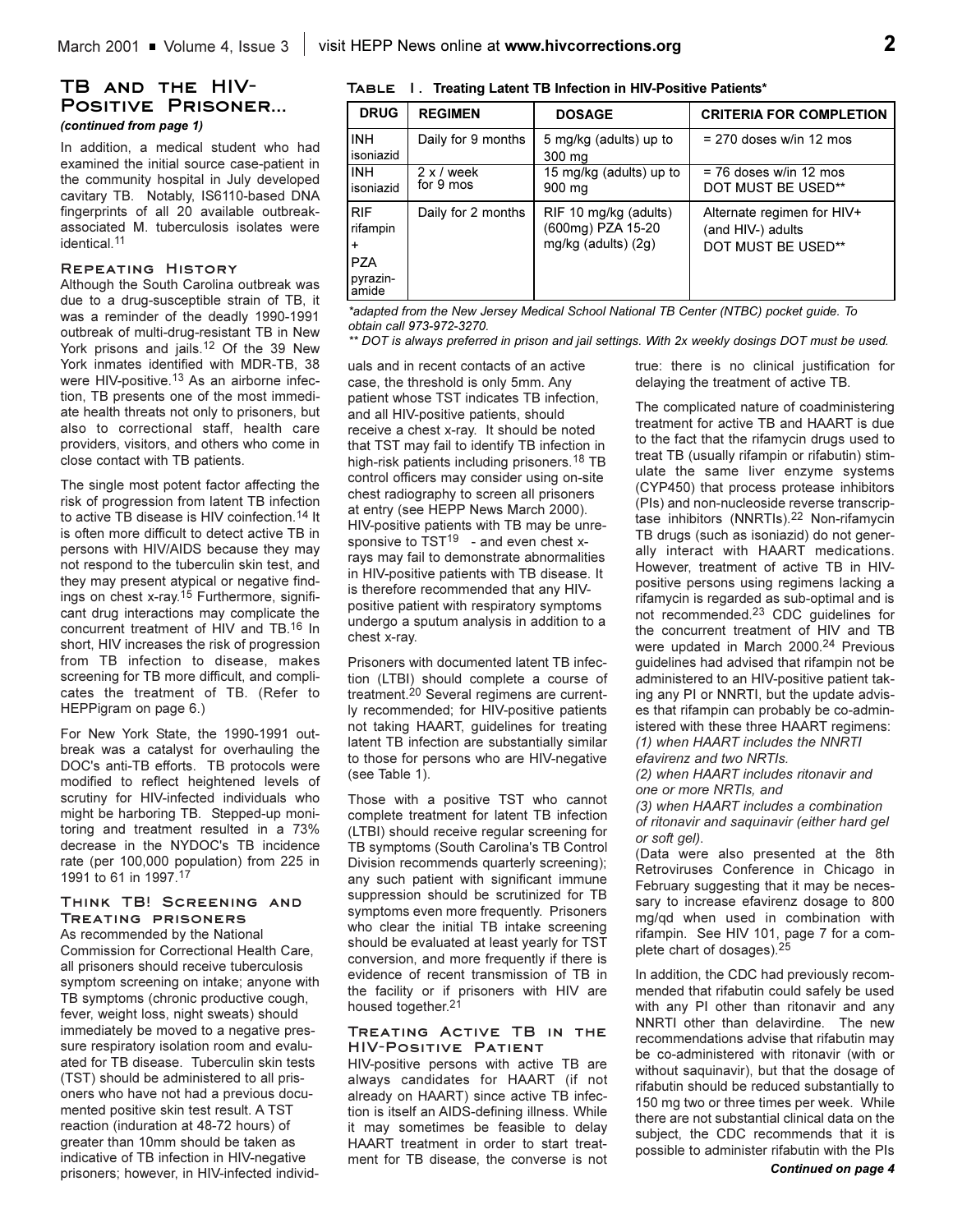### **Letter from the Editor**

#### *Dear Colleagues,*

*HIV infection is relatively difficult to acquire, but its frequent co-infection, TB, is acquired by the simple act of breathing. And, when we are doing our breathing in a congregate setting, such as a prison or jail, we and our families can be at risk. That is why aggressive TB control in corrections is critically important not only to corrections but also to our communities.* 

*New York State Department of Correctional Services (NYSDOCS) conducts a TB skin test on everyone in our system at least every year, and has a high index of suspicion for TB. Approximately 25% of the inmates we receive have TB infection. We require that any time sputum testing for AFB is done, it must take place in negative pressure and the patient must be isolated at least until three negative smear results are available (or until cultures have returned if the patient has symptoms). Thus we have a presumption of TB until proven otherwise. At the NYSDOCS, we believe that in our setting, and with our history as a system, if we are concerned enough to get sputums for AFB we should be concerned enough to isolate until we know the results. The majority of our inmates come from New York City and many have risk factors for developing TB disease. In the 10 years that we have been taking TB so seriously we have seen incidence of TB disease in our system decrease from 225/100,000 to 26/100,000. This is approximately the TB incidence rate of Manhattan! Since we give all TB medications, both for treatment and for prophylaxis, by directly observed therapy, we have seen a major decrease in MDR disease; with only one case in the last two years.*

*HIV 101 this month covers interactions between antiretrovirals and rifamycins. The HEPPigram is an algorithm for managing a positive PPD skin test on routine screening. In our "Ask the Expert" piece, Dr. Jane Carter of Rhode Island discusses a case of active tuberculosis in a patient recently diagnosed with HIV. After reviewing this issue, readers should be able to describe the best management for TB cases in corrections, choose a suitable regimen for co-administering HIV and TB medications, and list some of the challenges presented in the treatment of co-infection.*

*Next month we'll bring you the latest on Hepatitis C treatment and management. Feel free to write us with questions or suggestions on how we can be a better resource!*

*Sincerely,*

NAME:

**Lester Wright** 

**Senior Advisors** Theodore M. Hammett, Ph.D. *Abt Associates*

Ned E. Heltzer, R.Ph., M.S. *Prison Health Services, Inc.*

Ralf Jürgens *Canadian AIDS Law Legal Network* David P. Paar, M.D.

*University of Texas Medical Branch* Joseph Paris, Ph.D., M.D.

*CCHP Georgia Dept. of Corrections* 

Khurram Rana, Pharm. D. *University of RI College of Pharmacy* David Thomas, J.D., M.D. *Florida Dept. of Corrections*

Lester Wright, M.D. *New York State Dept. of Corrections*

**Associate Editors**

Anne C. Spaulding, M.D. *Brown Medical School*

Stephen Tabet, M.D., M.P.H. *Univ. of Washington Division of Infectious Disease Seattle HIVNET*

> David A. Wohl, M.D. *University of North Carolina*

**Managers**

Dennis Thomas *Brown University AIDS Program*

Michelle Gaseau *The Corrections Connection* **Layout**

Kimberly Backlund-Lewis *The Corrections Connection*

**Distribution** *Screened Images Multimedia*

**Managing Editor**  Elizabeth Stubblefield

*HIV Education Prison Project*

**Contributing Writer** 

Rachel Maddow *HIV Education Prison Project*

The editorial board and contributors to HEPP News include national and regional correctional professionals, selected on the basis of their experience with HIV care in the correctional setting and their familiarity with current HIV treatment. We encourage submissions, feedback, and correspondence from our readership.

### **Subscribe to HEPP News**

Fax to **617.770.3339** for any of the following: *(please print clearly or type)*

Yes, I would like to add/update/correct (circle one) my contact information for my complimentary subscription of HEPP News fax/email newsletter.

- Yes, I would like to sign up the following colleague to receive a complimentary subscription of HEPP News fax/email newsletter.
- Yes, I would like to have the following back issues emailed to me (please include volume/issue/date).

Yes, I would like my HEPP News to be delivered in the future as an attached PDF file in an email (rather than have a fax).

|  | INAIVIE. |                                                                                                                                                                                    |                                             |
|--|----------|------------------------------------------------------------------------------------------------------------------------------------------------------------------------------------|---------------------------------------------|
|  |          |                                                                                                                                                                                    | (Optional) # of HIV-Infected Inmates: _____ |
|  |          | CHECK ONE: O Physician O Physician Assistant O Nurse Practitioner O Nurse/Nurse Administrator<br>O Pharmacist O Medical Director/Administrator O HIV Case Worker/Counselor O Other |                                             |
|  |          |                                                                                                                                                                                    |                                             |
|  |          |                                                                                                                                                                                    |                                             |
|  |          |                                                                                                                                                                                    |                                             |
|  |          |                                                                                                                                                                                    |                                             |
|  |          |                                                                                                                                                                                    |                                             |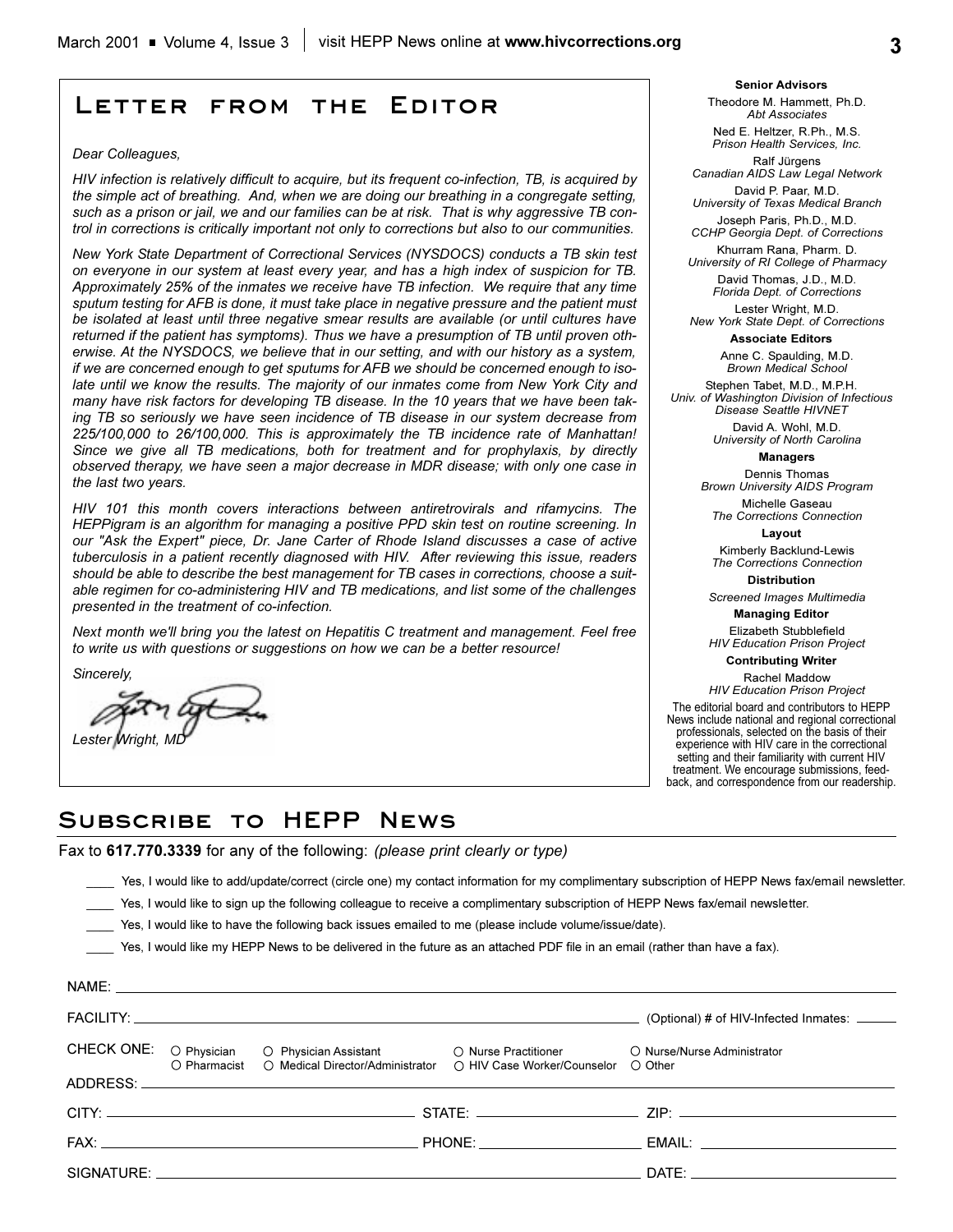ithromycin.26

### **TB and the HIV-Positive Prisoner...**

*(continued from page 2)*

saquinavir, nelfinavir, or amprenavir and the NNRTI nevirapine without reducing the dosage of rifabutin. Rifabutin should not be used with the NNRTI delavirdine. When rifabutin is used concurrently with the NNRTI efavirenz, the dosage of rifabutin should be increased (to either 450 mg or 600 mg daily or 600 mg two or three times per week).

The exact appropriate dosages of the rifamycins (either rifampin or rifabutin) may vary depending on the exact HAART medications and dosages (See HIV 101, page 7). In HAART regimens that contain multiple PIs or PI/NNRTI combinations, there is little clinical experience and no firm guidance from CDC; state health authorities and experts in HIV/TB coinfection should be consulted. Updated guidelines and information on TB diagnosis and treatment can always be found on the CDC's Division of TB Elimination website: http://www.cdc.gov/nchstp/tb.

## **Other drug cautions for**

**TB treatment** It should also be noted that two non-HAART drugs commonly administered to HIV-positive patients, fluconazole and clarithromycin, both cause an increase in rifabutin levels. Both fluconazole and clarithromycin cause this effect independently, and the effect is more-than-doubled when both are present. Clinicians should monitor for rifabutin toxicity (arthralgia, neutropenia, uveitis) when coadministering fluconazole and/or clar-

Any patient taking isoniazid or pyrazinamide should be cautioned about hepatotoxicity and monitored for its symptoms, which can include nausea, vomiting, jaundice, abdominal pain, and anorexia. The risk of hepatotoxicity is probably greater in persons with acute hepatitis, chronic liver disease, injecting drug use history, prior intolerance of either medication, chronic alcoholism, or current use of interacting medications. Correctional clinicians should obtain baseline hepatic measurements of serum AST (SGOT) or ALT (SGPT) and bilirubin before starting therapy for TB infection, and may need to consider more frequent monitoring of

clinical and/or biochemical status when either medication is used in treating latent TB infection. A forthcoming report (MMWR, April 2001) from the CDC will give additional data on serious adverse reactions associated with treatment for latent TB infection. Adverse reactions to a two month regimen of rifampin and pyrazinamide can be serious or even fatal, and patients should be monitored closely for liver toxicity. For additional information on optimal monitoring approaches, providers may wish to access information provided at the National TB Center TB Infoline 1-800-4TB DOCS or http://www.umdnj.edu/ntbc.

#### **Conclusion**

Two maxims are critical to TB control in correctional settings: "Think TB!" and "Consult an expert". TB specialists are available through the departments of public health in every state, and CDC experts are available for additional consultation. All it takes to transmit TB is to share airspace with an active TB case. Correctional providers and staff are also at risk when active TB is present in a prison or jail setting.

#### *\*HEPP News Staff Writer*

*\*\*Supervisory Medical Epidemiologist, Research and Evaluation Branch, Project Officer, TB Trials Consortium, Division of TB Elimination, NCHSTP, CDC \*\*\*Director, TB Control Division, SC Department of Health and Environmental Control*

*^Nothing to disclose.*

#### **REFERENCES:**

*1.CDC. Prevention and control of tuberculosis in correctional facilities: recommendations of the Advisory Council for the Elimination of Tuberculosis. MMWR 1996; 45(No. RR-8):2.*

*2.Hammett, TM; Rhodes, W; Harmon P 'HIV/AIDS and Other Infectious*

*Diseases Among Correctional Inmates: A Public Health Problem and Opportunity' National HIV Prevention Conference 1999. Atlanta, GA. Abstract 571.*

*3.CDC. Drug-susceptible Tuberculosis Outbreak in a State Correctional Facility Housing HIV-Infected Inmates - South Carolina, 1999-2000. MMWR 2000;*

*49(46):1041-4. Spradling P, McLaughlin S, Drociuk D, et al 'Transmission of mycobacterium tuberculosis among inmates in an HIV-dedicated prison dormitory' XIII International AIDS Conference 2000. Durban, South Africa. Abstract ThPeB5188.*

*4.Institute of Medicine. Ending Neglect: The Elimination of Tuberculosis in the United States. Washington, DC: National Academy Press. 2000.*

*5.CDC. Notice to Readers: Updated Guidelines for the Use of Rifabutin or Rifampin for the Treatment and Prevention of Tuberculosis Among HIV-Infected Patients Taking Protease Inhibitors or Nonnucleoside Reverse Transcriptase Inhibitors. MMWR 2000; 49(09):185-9.*

*6.CDC. Targeted tuberculin testing and treatment of latent tuberculosis infection. MMWR 2000; 49(No. RR-6):1-51.*

*7.American Health Consultants 'TB plus HIV cause big trouble for prison, jail in two Southern states' TB Monitor 2000; 7(8):77-79.*

*8.CDC. Drug-susceptible Tuberculosis Outbreak in a State Correctional Facility Housing HIV-Infected Inmates - South Carolina, 1999-2000. MMWR 2000; 49(46):1041-4.*

*9.American Health Consultants 'TB plus HIV cause big trouble for prison, jail in two Southern states' TB Monitor 2000; 7(8):77-79.*

*10.CDC. Drug-susceptible Tuberculosis Outbreak in a State Correctional Facility Housing HIV-Infected Inmates - South Carolina, 1999-2000. MMWR 2000; 49(46):1041-4.*

*11.CDC. Drug-susceptible Tuberculosis Outbreak in a State Correctional Facility Housing HIV-Infected Inmates - South Carolina, 1999-2000. MMWR 2000; 49(46):1041-4.*

*12.CDC. Transmission of Multidrug-Resistant Tuberculosis Among Immunocompromised Persons in a Correctional System - New York, 1991. MMWR 1992; 41(28):507-9.*

*13.Valway SE, Greifinger RB, Papania M, et al 'Multidrug-resistant tuberculosis*

*in the New York State prison system, 1990-1991' J Infect Dis 1994 Jul; 170(1):151-6.*

*14.CDC. Targeted tuberculin testing and treatment of latent tuberculosis infection. MMWR 2000; 49(No. RR-6):8*

*15.CDC. Drug-susceptible Tuberculosis Outbreak in a State Correctional Facility Housing HIV-Infected Inmates - South Carolina, 1999-2000. MMWR 2000; 49(46):1041-4.*

*16.Burman WJ, Gallicano K, Peloquin C 'Therapeutic implications of drug interactions in the treatment of human immunodeficiency virus-related tuberculosis' Clin Infect Dis 1999 Mar;28(3):419-29.*

*17.Klopf LC 'Tuberculosis control in the New York State Department of Correctional Services: a case management approach' Am J Infect Control 1998 Oct; 26(5):534-7.*

*18.Zoloth SR, Safyer S, Rosen J, et al 'Anergy compromises screening for tuberculosis in high-risk populations' Am J Public Health 1993 May; 83(5):749- 51.*

*19.Perlman DC, el-Sadr WM, Nelson ET, et al. Variations of chest radiographic patterns in pulmonary tuberculosis by degree of human immunodeficiency virus-related immunosuppression: Terry Beirn Community Programs for Clinical Research on AIDS (CPCRA). Clin Infect Dis 1997; 25:242-6.*

*20.CDC. Prevention and control of tuberculosis in correctional facilities: recommendations of the Advisory Council for the Elimination of Tuberculosis. MMWR 1996;45(No. RR-8):1-28. CDC. Prevention and Treatment of Tuberculosis Among Patients Infected with Human Immunodeficiency Virus: Principles of Therapy and Revised Recommendations. MMWR 1998; 47(No. RR-20):1-58. 21.CDC. Prevention and control of tuberculosis in correctional facilities: recommendations of the Advisory Council for the Elimination of Tuberculosis. MMWR 1996;45(No. RR-8):1-28.*

*22.Munsiff SS, Fujiwara PI 'Treatment of Tuberculosis in Patients Taking Antiretrovirals' AIDS Reader 2000; 10(2):102-108.*

*23.CDC. Notice to Readers: Updated Guidelines for the Use of Rifabutin or Rifampin for the Treatment and Prevention of Tuberculosis Among HIV-Infected Patients Taking Protease Inhibitors or Nonnucleoside Reverse Transcriptase Inhibitors. MMWR 2000; 49(09):185-9.*

*24.CDC. Notice to Readers: Updated Guidelines for the Use of Rifabutin or Rifampin for the Treatment and Prevention of Tuberculosis Among HIV-Infected Patients Taking Protease Inhibitors or Nonnucleoside Reverse Transcriptase Inhibitors. MMWR 2000; 49(09):185-9.*

*25.Lopez-Cortes LF, Ruiz R, Viciana P, et al 'Pharmacokinetic Interactions between Rifampin and Efavirenz in Patients with Tuberculosis and HIV Infection' 8th Conference on Retroviruses and Opportunistic Infections 2001. Chicago, IL. Abstract 32.*

*26.Jordan MK, Polis MA, Kelly G, et al 'Effects of fluconazole and clarithromycin on rifabutin and 25-O-desacetylrifabutin pharmacokinetics' Antimicrob Agents Chemother 2000; 44(8):2170-2.*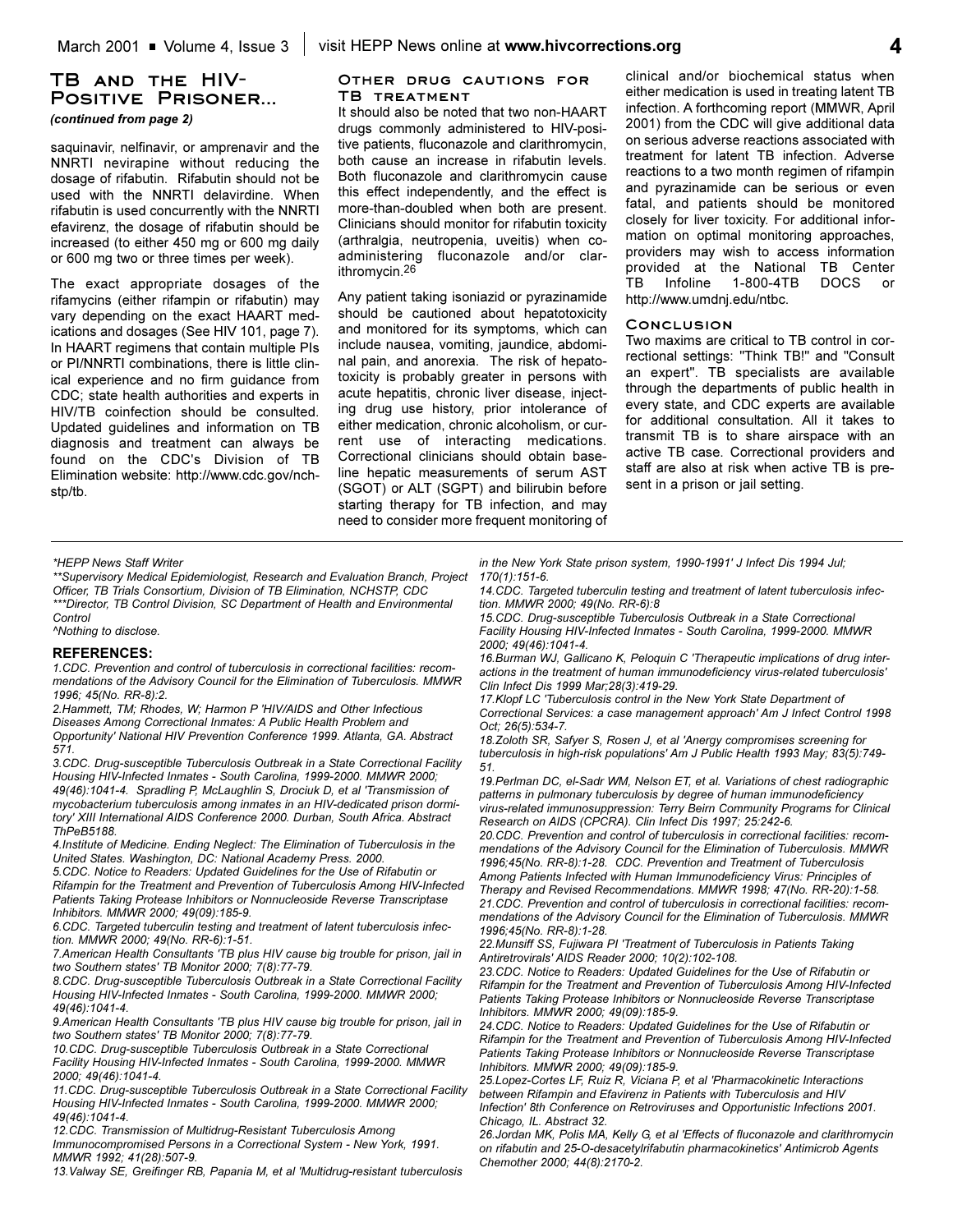# **Ask the Expert: Double Trouble in Guantanamo Bay**

**by Jane Carter, M.D.\****Clinical Assistant Professor of Medicine, Division of Infectious Disease, Pulmonary and Critical Care, Brown University Medical Director, TB Clinic of Rhode Island*

### **CASE:**

A 46-year-old Haitian gentleman presented to the general medical clinic at Guantanamo Bay for evaluation of fevers. He speaks only Haitian Creole. He denies all localizing symptoms, specifically headache, cough, sputum production, dysuria, diarrhea or myalgias. Chest radiography (CXR), blood work, and cultures are normal. A diagnosis of viral syndrome was made.

Two weeks later he returns continuing to complain of fever. Physical examination reveals a temperature of 105.5 degrees and enlarged right cervical lymph node. His CXR is repeated, demonstrating a faint left upper lobe infiltrate that was, in retrospect, present on the previous film.

He is admitted to the hospital and started on broad spectrum antibiotics for outpatient acquired pneumonia. Sputum samples were obtained, he was 3+AFB smear positive. He was started on Isoniazid (INH), Rifampin, Pyrazinamide (PZA), Ethambutol and Capreomycin.

Drug susceptibility testing for his TB isolate returned demonstrating a fully susceptible organism. Capreomycin and Ethambutol were discontinued. On TB treatment, his lymph nodes regressed in size. Fevers disappeared. His sputum reverted to smear negative. After he was noted to have acute hepatitis A, PZA was dropped from his regimen to decrease the risk of hepatotoxic reactions.

During his initial visits in the clinic he denied being HIV positive or having risk factors for HIV. His initial CD4 was 200, viral load 10,000. After he tested positive for HIV, he refused to accept his diagnosis. One month into therapy he developed headaches and confusion. He appeared acutely ill with a fever of 104.5 degrees. He was hospitalized and LP demonstrated cryptococcal meningitis. Amphotericin and 5 flurocitabine were initiated. Fevers defervesced and his mental status cleared.

Due to the appearance of a second OI it was felt necessary to institute antiretroviral therapy. Efavirenz (Sustiva), stavudine (d4T, Zerit) and lamivudine (3TC, Epivir) were begun. Following last year's CDC TB treatment quidelines Rifampin was changed to Rifabutin to decrease the possibility of drug-drug interactions. Ethambutol was reintroduced to strengthen his anti-TB regimen.

Within a week he again started spiking high fevers. A full evaluation was initiated including CT of the chest and abdomen as well as bone marrow biopsy. No new source of fever was identified. Prednisone therapy was started to treat an immune reconstitution syndrome. DOT of anti-TB medications was continued.

His TB medications were continued for a total of 9 months, during which time he gained 30 pounds. Lymphadenopathy regressed. Chest radiograph cleared. Viral load dropped to a nondetectable level.

*\*Consultant, RI Dept. of Health*

### **DISCUSSION:**

The initial institution of four drug therapy in treating TB is recommended if the local rate of INH resistance is >4%. The four drug regimen prevents the development of further resistance by guaranteeing that the patient is being treated with at least two drugs to which the organism is susceptible.

If, however, there is an epidemiologic risk that the patient may have higher grade primary resistance, more than four drugs should be utilized. INH resistance rates are reported to be at least 25% in Haiti; resistance patterns of other drugs are not available. The IUATLD/WHO resistance study in 1995 did look at the Dominican Republic which shares the same island as

> Haiti. In the DR INH resistance is 20%; Rifampin resistance is 16%; Streptomycin resistance is 30%. In addition this patient lived in NYC during the increased incidence of both TB and MDR TB. Thus, a five-drug regimen was initially utilized to ensure adequate coverage pending susceptibility patterns.

> When TB and HIV are simultaneously diagnosed, a decision must be made whether to initiate therapy for both diseases simultaneously or in parallel. The decision to treat TB cannot be delayed. Time from infection to death from TB disease in advanced HIV has been demonstrated to be as short as 20 weeks. In addition it has been noted

that treating TB in co-infected individuals can raise CD4 counts and decrease viral load. Institution of concomitant or delayed therapy of HIV must be individualized. In this patient TB treatment was immediately instituted while HIV therapy was delayed. This decision was made for a variety of factors including the fact that the patient would not initially believe he had HIV, making his willingness to comply with HIV therapy unlikely. In addition rifampin, one of most powerful antituberculous drugs, cannot be utilized with NNRTIs or PIs. Whenever possible, rifampin is included in the first two months of TB therapy to improve rapid response.

The development of a second OI (the first OI was TB) changed this situation. Antiretrovirals were instituted, which did necessitate a change in rifamicin use for TB. Reconstitution of the immune system allowed for a dramatic inflammatory response to the patient's TB disease, resulting in a clinical picture of high fevers. Note that immune reconstitution syndrome is a diagnosis of exclusion.

Systemic steroids may be utilized to treat the symptoms of this phenomenon with tapering over 4-6 weeks.

Mistrust, suspision and fear clearly delayed this patient's diagnosis and affected his early care. Difficulties in his native country led him to pursue a risky escape to the US where he was detained for one year before receiving refugee status. These experiences resulted in mistrust and fear of authority figures. These issues were overcome by a consistent message from his health care providers regarding his care and prognosis. All of these interventions resulted in a good outcome for this gentleman presenting with a constellation of complex, life-threatening conditions.

*When TB and HIV are simultaneously diagnosed, a decision must be made whether to initiate therapy for both diseases simultaneously or in parallel.*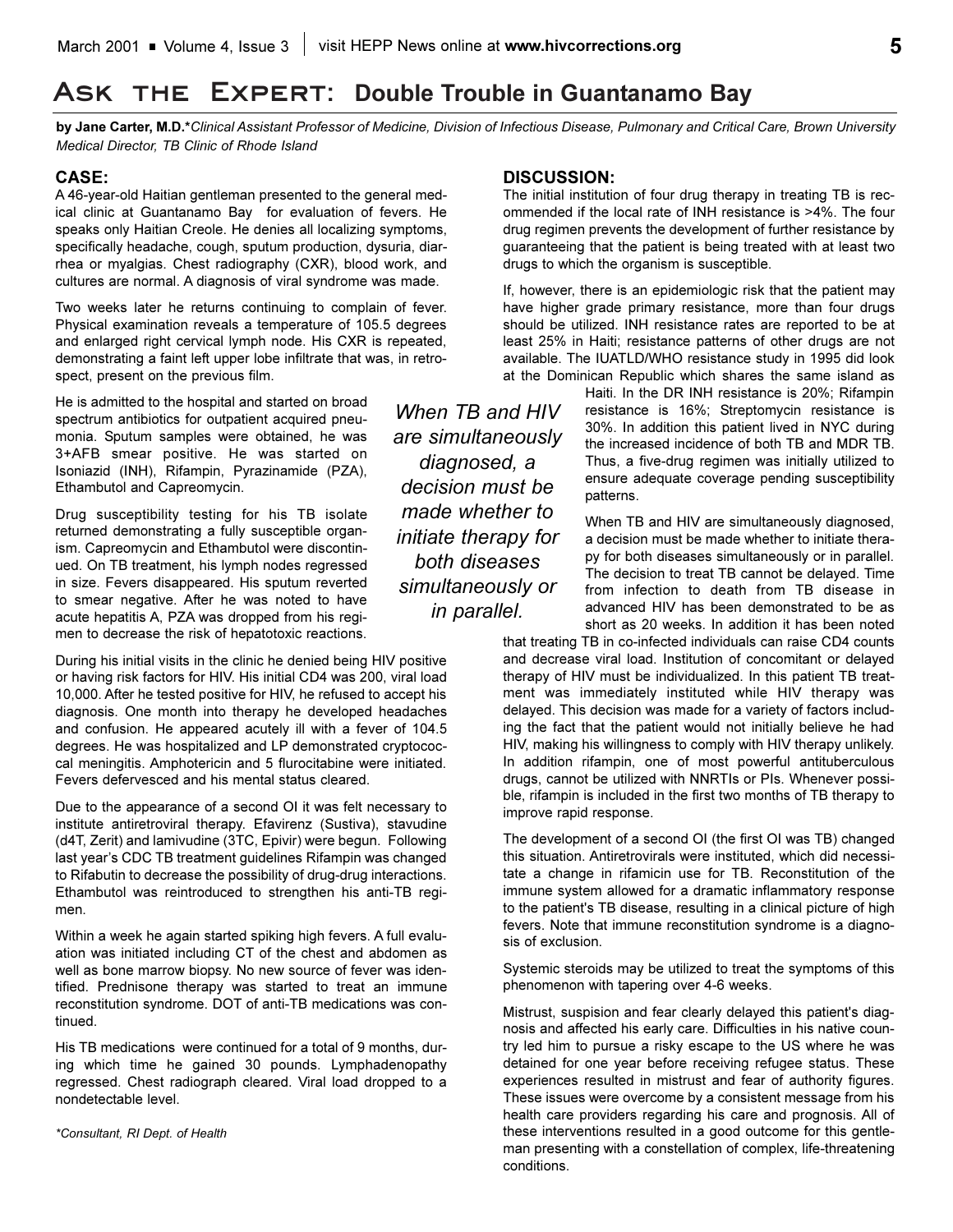# **HEPPigram: Management of a Positive PPD Skin Test**

**The following is one approach to the incarcerated patient with a newly positive PPD skin test\* on routine screening, regardless of HIV status. This algorithm represents an aggressive approach, appropriate to the correctional setting because of: 1) congregate living environments, which facilitate the rapid spread of MTB;**

**2) the high prevalence of HIV, much of which is undiagnosed.**



\*Positive PPD Skin Test is:

- $\equiv$   $\geq$ 5mm for HIV + patient.
- $\blacksquare$   $\geq$ 10mm for HIV- patient.
- $\blacksquare$  an increase of  $\geq 5$ mm from a prior PPD skin test.
- $\blacktriangleright$   $\ge$ 5mm if patient has a history of TB contact.
- \*\*Symptoms include hemoptysis, cough, fever , weight loss, and night sweats.

\*\*\*Classically, MTB presents with apical infiltrates. In those with HIV infection, the chest x-ray may be normal, or reveal mediastinal adenopathy, or middle/lower lobe infiltrates.

### **CME is Now Available Online at www.hivcorrections.org:**

HEPP readers are now able to take HEPP News' continuing medical education (CME) tests online at http://www.HIVcorrections.org. Any internet browser will enable you to take the HEPP News CME tests every month. Your test results will be registered with the Brown Medical School Office for Continuing Medical Education. When you pass the test, you can either download your CME certificate from the website or request Brown to send the certificate in the mail. Try it out this week!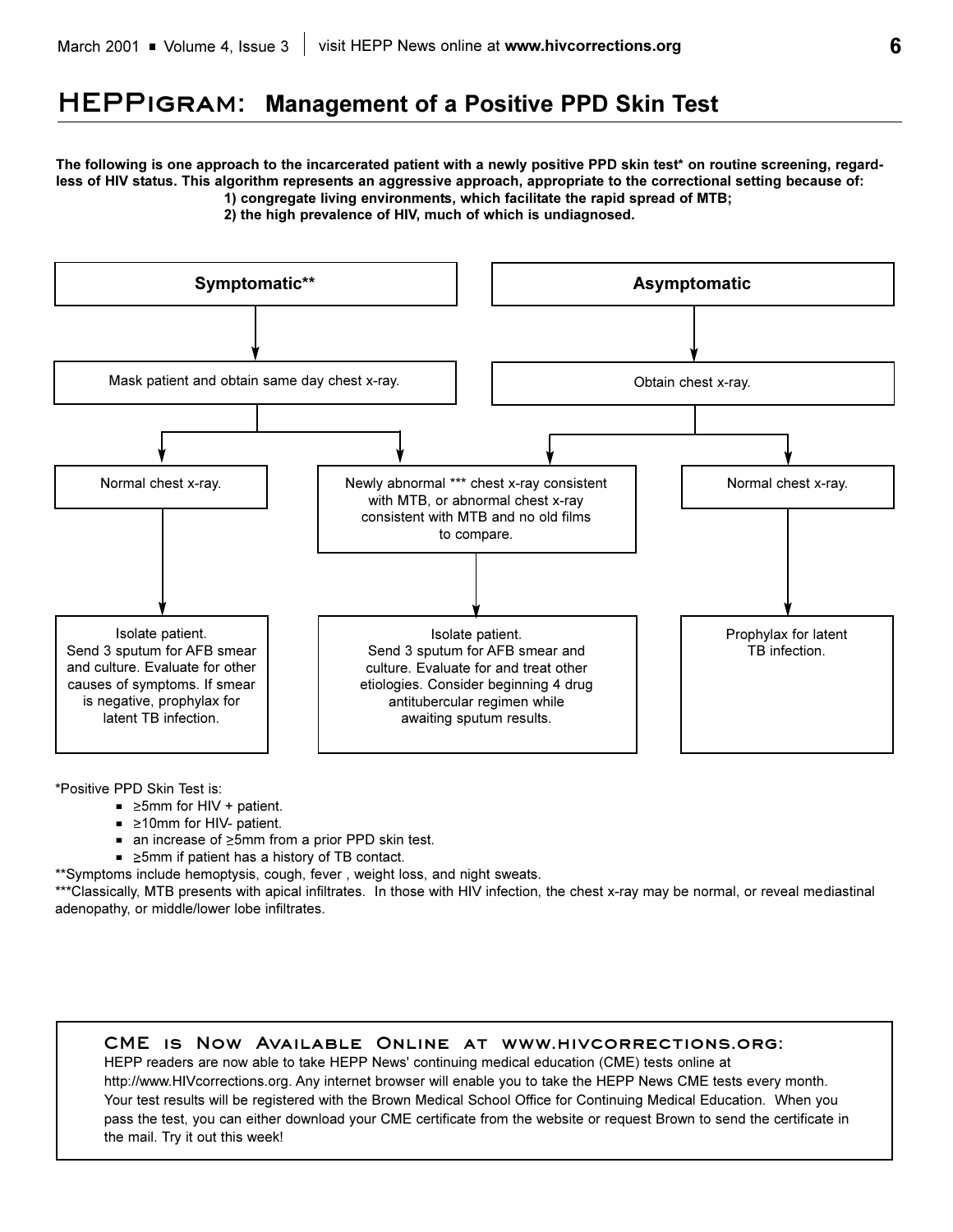| <b>Antiretroviral</b>                            | <b>Rifampin (RIF)</b>                                                                                                        | <b>Rifabutin (RFB)</b>                                                                                                                                                                          |
|--------------------------------------------------|------------------------------------------------------------------------------------------------------------------------------|-------------------------------------------------------------------------------------------------------------------------------------------------------------------------------------------------|
| All NRTIs (AZT, 3TC,<br>ddl, ddC, d4T, abacavir) | No significant interaction                                                                                                   | No significant interaction                                                                                                                                                                      |
| Nevirapine (NVP)<br>Viramune                     | NVP 437%<br>Not recommended                                                                                                  | NVP 416%<br>No dose change                                                                                                                                                                      |
| Delavirdine (DLV)<br>Rescriptor                  | DLV 196%<br>Contraindicated                                                                                                  | DLV 180%, RFB 1100%<br>Not recommended                                                                                                                                                          |
| Efavirenz (EFV)<br>Sustiva                       | EFV $\downarrow$ 25%<br>Possibly TEFV dose to 800mg gd                                                                       | RFB 435%<br>Dose change: TRFB to 450-600 mg qd or<br>600 mg 2-3x/week                                                                                                                           |
| Ritonavir (RTV)<br>Norvir                        | RTV 435%<br>Dose change: limited data, but probably<br>no change.                                                            | <b>RFB 1400%</b><br>Dose change: ↓RFB to 150 mg 2-3x week.                                                                                                                                      |
| Saquinavir (SQV)<br>Invirase/Fortovase           | SQV +84%<br>Contraindicated for either Invirase or<br>Fortovase, unless using RTV+SQV,<br>then dose RIF 600 mg qd or 2-3x/wk | SQV 440%<br>Dose change: contraindicated for Invirase;<br>no adjustment needed for Fortovase,<br>unless using RTV+SQV (with either<br>Invirase or Fortovase), then dose<br>RFB 150 mg 2-3x/week |
| Nelfinavir (NFV)<br>Viracept                     | <b>NFV 482%</b><br>Contraindicated                                                                                           | NFV 432%, RFB 1200%<br>Dose change: ↓RFB to 150 mg qd or<br>300 mg 2-3x/week,<br>TNFV dose to 1000 mg tid                                                                                       |
| Indinavir (IDV)<br>Crixivan                      | <b>IDV 489%</b><br>Contraindicated                                                                                           | IDV 432%, RFB 1200%<br>Dose change: ↓RFB to 150 mg qd or<br>300 mg 2-3x/week,<br>TIDV to 1000 mg tid                                                                                            |
| Amprenavir (AMP)<br>Agenerase                    | APV 182%<br>Contraindicated                                                                                                  | APV 415%, RFB 1193%<br>Dose change: ↓RFB to 150 mg qd or<br>300 mg 2-3x/week                                                                                                                    |
| Lopinavir/Ritonavir (LPV)<br>Kaletra             | LPV 475%<br>Contraindicated                                                                                                  | <b>RFB 1300%</b><br>$(25-O$ -desacetyl metabolite $\hat{1}47.5x$ )<br>Dose change: IRFB to 150 mg qd                                                                                            |

Sources: Adapted from Guidelines for the Use of Antiretroviral Agents in HIV-Infected Adults and Adolescents, Department of Health and and Human Services. February 5, 2001: Table 17; and from CDC. Notice to Readers: Updated Guidelines for the Use of Rifabutin or Rifampin for the Treatment and Prevention of Tuberculosis Among HIV-Infected Patients Taking Protease Inhibitors or Nonnucleoside Reverse Transcriptase Inhibitors. MMWR 2000; 49(09):Table 1.

# **Websites**

**TB Websites: National Center for HIV,STD, and TB Prevention** http://www.cdc.gov/nchstp/tb/

**National Tuberculosis Controllers Association** http://www.ntca-tb.org/

**Report from the 38th IDSA: Tuberculosis and HIV, by T. R. Sterling, MD** http://www.hopkins-aids.edu/publications/report/nov00\_2.html

**American Lung Association TB website** http://www.lungusa.org/diseases/lungtb.html

**American Thoracic Society** http://www.thoracic.org

**New Jersey Medical School National Tuberculosis Center** http://www.umdnj.edu/ntbcweb/

**Brown University's TB/HIV Research Laboratory** http://www.brown.edu/Research/TB-HIV\_Lab/

**World Health Organization Global Tuberculosis Program** http://www.who.int/gtb/

**HIV Treatment Websites: HIV/AIDS Treatment Information Service** http://www.hivatis.org

**HIV Insite** http://hivinsite.ucsf.edu/

**AEGiS: the largest HIV/AIDS resource on the internet** http://www.aegis.com

**The Body: An AIDS and HIV information Resource** http://www.thebody.com

**Medscape's Infectious Disease Site** http://id.medscape.com/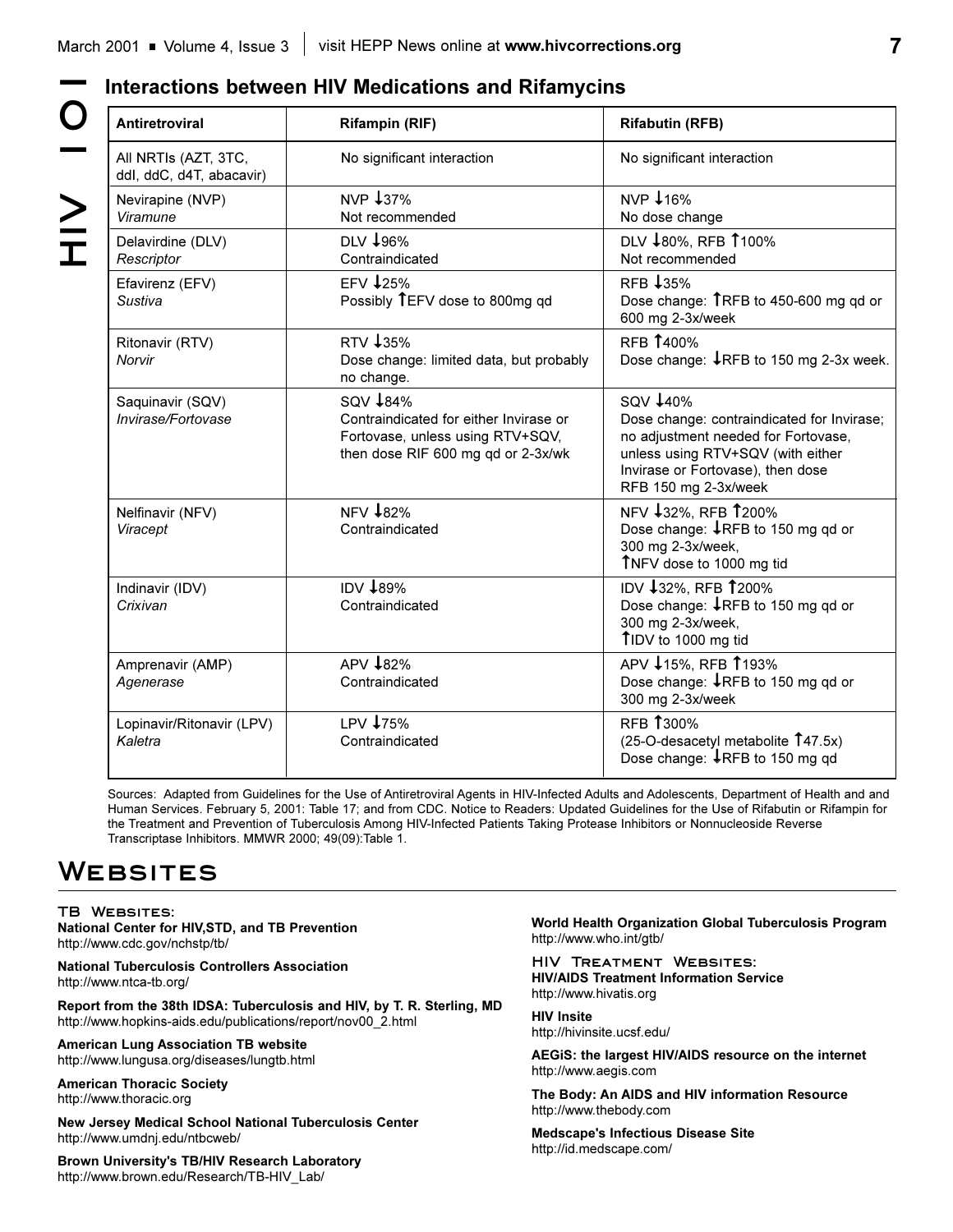### **Save the**  DATES

### **TB Dates: Latent TB Infection: The Hidden Threat in Our Commuity**  *San Diego, California May 5, 2001*  Sponsor: American Lung Association of San Diego/Imperial Counties. Contact: American Lung Association Call: 619.297.3901 Email: info@lungsandiego.org CME and CEU credits available

**Advisory Council for the Elimination of Tuberculosis** *Atlanta, Georgia July 11-12, 2001*  Call: Paulette Ford at 404.639.8008 Email: pbf7@cdc.gov

### **More Dates: 3 Day HIV Minifellowship for Correctional Health Care Providers UTMB at Galveston & Correctional Managed Care**

*April 23 - 25 and May 21 - 23, 2001* CME credit available Course fee \$200.00 Call: Penny Welsh at 409.747.8769 Fax: 409.747.8771 Email: pwelsh@utmb.edu

### **Management of HIV/ AIDS in the Correctional Setting: A Live Satellite Videoconference Series "Management of the HIV/ Hepatitis C Co-infected Patient"** *June 5, 2001 12:30-3:30 p.m. EST* CME Credits Available through Albany Medical Center. Call: 518.262.4674

Email: rosentjh@mail.amc.edu Visit: www.amc.edu/patient/HIV/ hivconf.htm

### **Infectious Disease Society of**

**America: 39th Annual Meeting** *San Francisco, California October 25-28, 2001* Abstract deadline: May 22, 2001 Late deadline: August 20, 2001 Discounted registration deadline: July 30, 2001 Fax: 703.299.0204 Visit: www.idsociety.org

**The 5th Annual HIV Update: Contemporary Issues in Management** *Cambridge, Massachusetts May 31-June 2, 2001* Call: 617.432.1525 Fax: 617.432.1562 Email: hms-cme@hms.harvard.edu Visit: http://134.174.17.108/contedbin/hmscme

# **News Flashes**

### **Drug Resistant TB on the rise among Foreign-Born persons in the US**

A December 2000 JAMA study suggests that TB-infected foreign-born persons are bringing isoniazid-resistant strains of TB into the United States. Researchers from the National Center for HIV, STD, and TB Prevention at the CDC analyzed data from case reports submitted to the CDC's national TB surveillance system from 1993 to 1998. Dr. Elizabeth Talbot and colleagues predict that more than half of TB cases in the US may occur among foreign-born people by the year 2002. (Talbot E, Moore M, McCray E, Binkin N. JAMA, 2000; 284: 2894-2900.)

### **Serostatus Approach to Fighting the Epidemic (SAFE)**

At the recent 8th Conference on Retroviruses and Opportunistic Infections, the Centers for Disease Control and Prevention (CDC) announced a new national approach to providing HIV prevention services, the Serostatus Approach to Fighting the Epidemic (SAFE). The goal of SAFE is to raise the importance of focused prevention efforts to ensure early knowledge of HIV infection, and expand prevention support and treatment for persons living with HIV. By increasing the number of people getting tested, enrolled in primary care programs, and committed to state of the art HIV treatment, SAFE hopes to reduce HIV transmission rates by 50% by the year 2004 (from 40,000 new infections per year to 20,000). Robert Janssen, MD, Division Director of the National Center for HIV/AIDS, STDs and TB Prevention's (NCHSTP) Division of HIV/AIDS Prevention, has stated that correctional populations would be important intervention sites for SAFE's programs. (For more information on SAFE, contact Karina Krane, 404-639- 8862).

### **HIVMA's New Requirements for HIV Specialists**

The HIV Medicine Association (HIVMA), a division of The Infectious Diseases Society of America, has developed requirements for

physicians seeking to become qualified in the treatment of patients with HIV. HIVMA hopes that their regulations will ensure that patients with HIV disease receive the highest quality of care, reflecting current medical research, at the hands of those who have demonstrated experience and commitment to treating this disease. While HIVMA does not require HIV-qualified physicians to be of a specific medical discipline, the group does stipulate that a physician must have managed at least 25 patients with HIV infection in the last year and have spent at least 15 hours on HIVrelated continuing medical education. Recently trained, certified, or recertified infectious disease specialists are also considered qualified providers. (For more information, visit the HIVMA site at: http://www.hivma.org)

### **Prison Health Services to take over Health Care in New York City Corrections**

On January 1 of this year, Prison Health Services (PHS), one of the nation's largest profit-making providers of inmate medical care, replaced St. Barnabas Medical Center of the Bronx as care provider for the 13,500 inmates in New York City correctional facilities. St. Barnabas has been the subject of frequent criticism, and a criminal investigation by the Manhattan district attorney's office following several inmate deaths. New York City has created a strict contract with PHS, demanding that they agree to stringent staffing requirements, heightened standards of care, and steep financial penalties for any failures. Under the deal, prenatal exams, dental work and AIDS care must be provided faster; medications must be provided within 24 hours of when they are first prescribed. PHS will provide basic care to inmates at the Rikers Island jails, the Manhattan Detention Complex and the Vernon C. Bain floating jail. PHS will deliver care by mental health professionals, dentists, and other specialties, but treatment for serious injuries and emergencies will be provided at city-owned hospitals. (Lipton E. New York Times, 12/1/2000.)

# **Resources**

### **Safety First: HIV Prevention for Correctional Professionals**

A video and brochure entitled "Safety First: Steps You Can Take to Protect Yourself Against On-the-job Exposure to HIV and Hepatitis" is now available in Spanish and English to help correctional employees protect themselves from the threat of infection on the job. To order, fax a request to Agouron at 562.658.2192, or call 800.311.3435.

*If you know of other such educational resources, please send information to the attention of Betsy Stubblefield at HEPP News.*